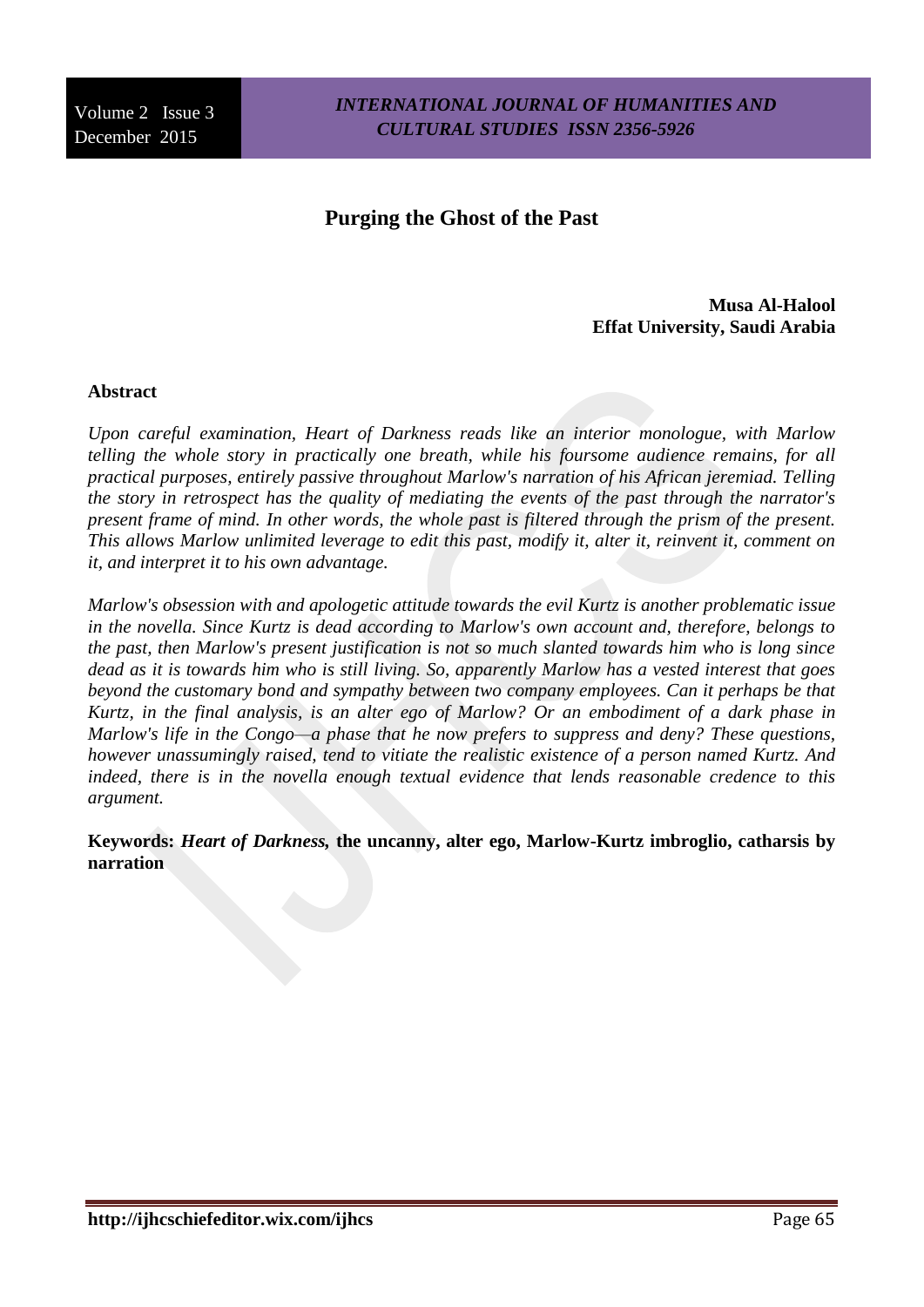## *INTERNATIONAL JOURNAL OF HUMANITIES AND CULTURAL STUDIES ISSN 2356-5926*

More than a century of diligent critical appraisal and reappraisal of *Heart of Darkness* has proved that Joseph Conrad's masterpiece is a hard nut to crack.<sup>1</sup> On the surface of it, the novella leaves more questions unanswered than those it answers, and consequently a number of loose ends remain disturbingly untied by the novella's end. That is why any attempt to account for all these questions and loose ends will be beset by not a small number of false starts. But first to these nagging questions: 1) How is it that Marlow's companions aboard the Nellie, excepting the frame narrator, remain entirely silent throughout his narrative? 2) How is it realistically possible for Marlow to tell the whole story in a single night? 3) Is there any significance for telling a story of African horror belonging to the not-so-immediate past from the prism of the present and aboard a cruising yawl anchored at night in the Thames? 4) What is the bearing of Marlow's invocation of ancient Romans coming into the awful climate of England on his remembrance of his own journey to the heart of African darkness? 5) Why does Marlow unexpectedly change from a passionate defender of, and sympathizer with, the colonized Africans in Chapter I to a virulent racist by Chapter II? 6) Why does Marlow occasionally deny any interest in Kurtz precisely when these denials on such occasions seem at their most counterproductive? 7) How is it that Marlow, who of all company employees is presumably the least connected to Kurtz, becomes the most enthusiastic to want to rescue Kurtz out of the heart of darkness? 8) And how is it then that when he meets him face to face, his first impulse is to kill him? 9) Is it by coincidence that Marlow's journey to the Congo comes out in effect not as a business trip by a company employee but as that of a one-man fact-finding mission, while Kurtz stands out as *the* man of action par excellence? 10) Why, on his second visit to Brussels, does Marlow rule his dear aunt out of his schedule of visits in spite of her instrumental role in securing him his employment with the Belgian company?

Upon careful examination, however, *Heart of Darkness* reads like an interior monologue, with Marlow telling the whole story in practically one breath, while his foursome audience remains, for all practical purposes, entirely passive throughout Marlow's narration of his African jeremiad. After a mere five-page expository preface and a few scattered interludes later on by the frame narrator, Marlow tells the remaining one hundred and thirteen pages of the novella in a single night!<sup>2</sup> Realistically, this seems an impossible job. So, it is legitimate to wonder whether Marlow's incredibly mesmerized listeners are mere figments of his own imagination.

Indeed, the frame narrator, a fellow sailor like Marlow, uses the first-person plural as if it were an undifferentiated singular voice. In his account, all five (sometimes four) companions are made to share not only the bond of the sea but even the same feelings and thoughts! For instance, while the frame narrator was silently musing on how "farther west on the upper reaches the place of the monstrous town was still marked ominously on the sky, a brooding gloom in sunshine, a lurid glare under the stars," Marlow's first utterance meshes perfectly well with these unarticulated musings, as if by a genius stroke of telepathy, "*'And* this *also*,' said Marlow suddenly, 'has been one of the dark places of the earth'" (emphasis added, 4). The striking use of the couplers (*and*, *also*) in Marlow's opening statement further suggests that Marlow and the frame narrator share the exact same train of thought, and that Marlow was simply articulating, verbally and aloud, what the frame narrator was thinking of.

In effect, such matters as have been discussed above tend to argue that the whole novella is nothing but a dream told by Marlow and that his companions have no existence in reality. In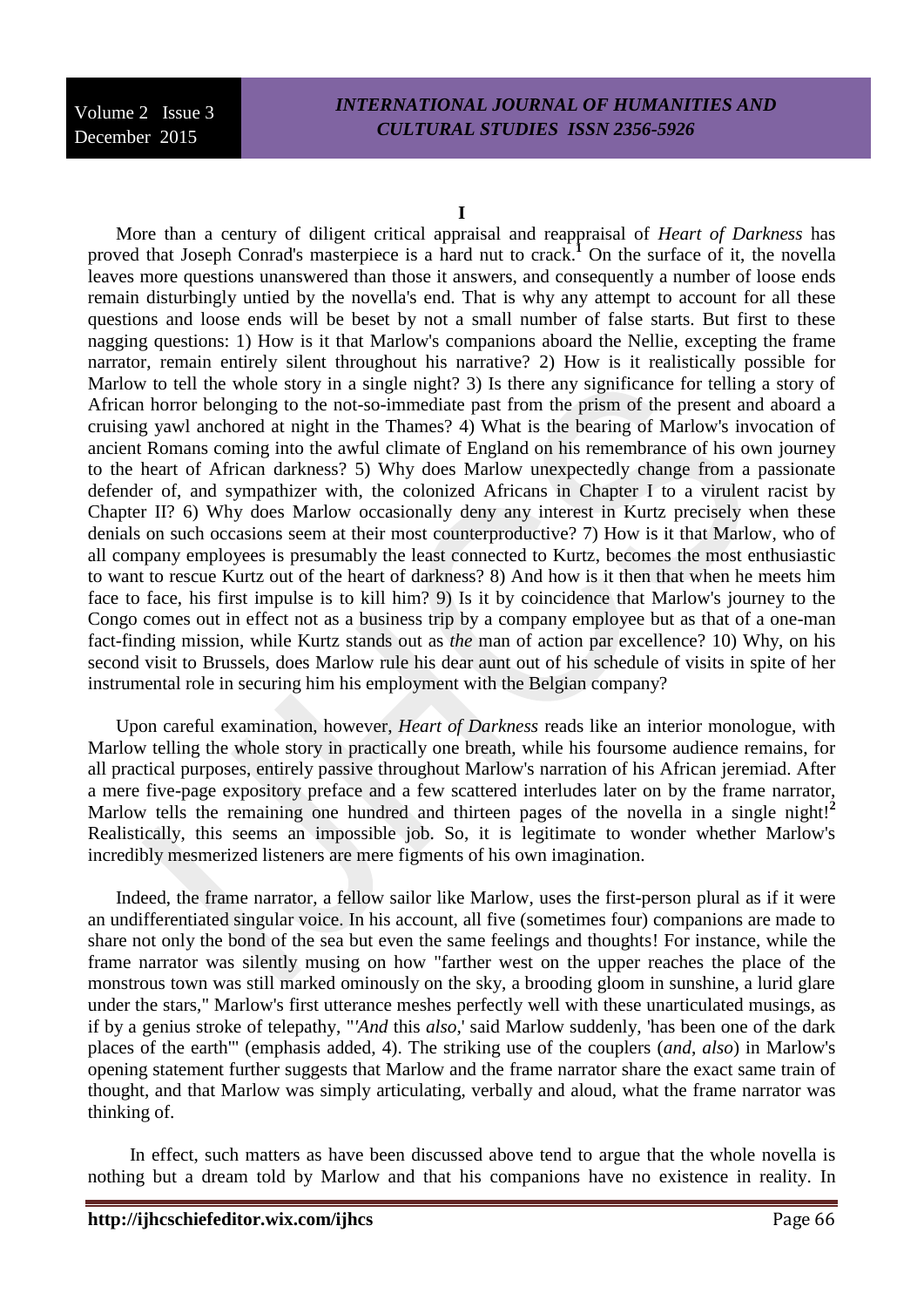addition, telling the story in retrospect has the quality of mediating the events of the past through the narrator's present frame of mind. In other words, the whole past is filtered through the prism of the present. This allows Marlow unlimited leverage to edit this past, modify it, alter it, reinvent it, comment on it, and interpret it to his own advantage.

Likewise, Marlow's retrospective narration of a story set almost entirely in the Congo while aboard a yacht anchored in the Thames is not without significance. In other words, the act of storytelling can be seen as a *post factum* attempt to redeem himself in his own eyes—thus making *Heart of Darkness* a record of Marlow's meanderings between slips of the tongue and afterthoughts, or between moral failures and masked attempts to cover them up. For example, his early invocation of a young Roman citizen coming to England some eighteen centuries ago "to mend his fortunes" (6) not only foreshadows his tale of his own experience in the Congo, but it also sums up its bitter harvest in an epigrammatic nutshell:

> "Land in a swamp, march through the woods, and in some inland post feel the savagery, the utter savagery, had closed round him,—all that mysterious life of the wilderness that stirs in the forest, in the jungles, in the hearts of wild men. There's no initiation either into such mysteries. He has to live in the midst of the incomprehensible, which is also detestable. And it has a fascination, too, that goes to work upon him. The fascination of the abomination—you know, imagine the growing regrets, the longing to escape, the powerless disgust, the surrender, the hate."

He paused. (6)

Apparently, Marlow pauses here because he realizes that he inadvertently and vicariously spoke of his own personal experience, and, lest his present and future audiences might see through his pathetic mask, he attempts to dismiss such parallels as preposterously out of the question. Hence his hurried warning, "Mind, none of us would feel exactly like this" (6). But we know that that was exactly what Marlow felt after his blunder into the Congo. As it turns out, this is not the only time in which Marlow resorts to this familiar and convenient device of covering up past blunders.

#### **II**

Throughout Chapter I of the novella, Marlow poses as a detached but curious skeptic vis-à-vis Kurtz as well as an exceptional sympathizer with the colonized natives. But at the onset of Chapter II, we detect a marked shift of sympathy towards Kurtz, which amounts to total empathy by the end of the chapter. In his retrospective narrative, Marlow sees to it that the telling of an event is couched in a context of apologetics. Notice, for instance, how he tells his audience very curtly of the metamorphosis that Kurtz has undergone while in the Congo: "He had taken a high seat amongst the devils of the land—I mean literally" (72). In the very next breath, Marlow tells this selfsame audience in a rather reproaching tone how/why Kurtz has become more savage than the putative savages he came to civilize:

> You can't understand. How could you?—with solid pavement under your feet, surrounded by kind neighbours ready to cheer you or to fall on you, stepping delicately between the butcher and the policeman, in the holy terror of scandal and gallows and lunatic asylum—how can you imagine what particular region of the first ages a man's untrammelled feet may take him into by the way of solitude—utter solitude without a policeman—by the way of silence—utter silence, where no warning voice of a kind neighbour can be heard whispering of public opinion? These little things make all the great difference. (72)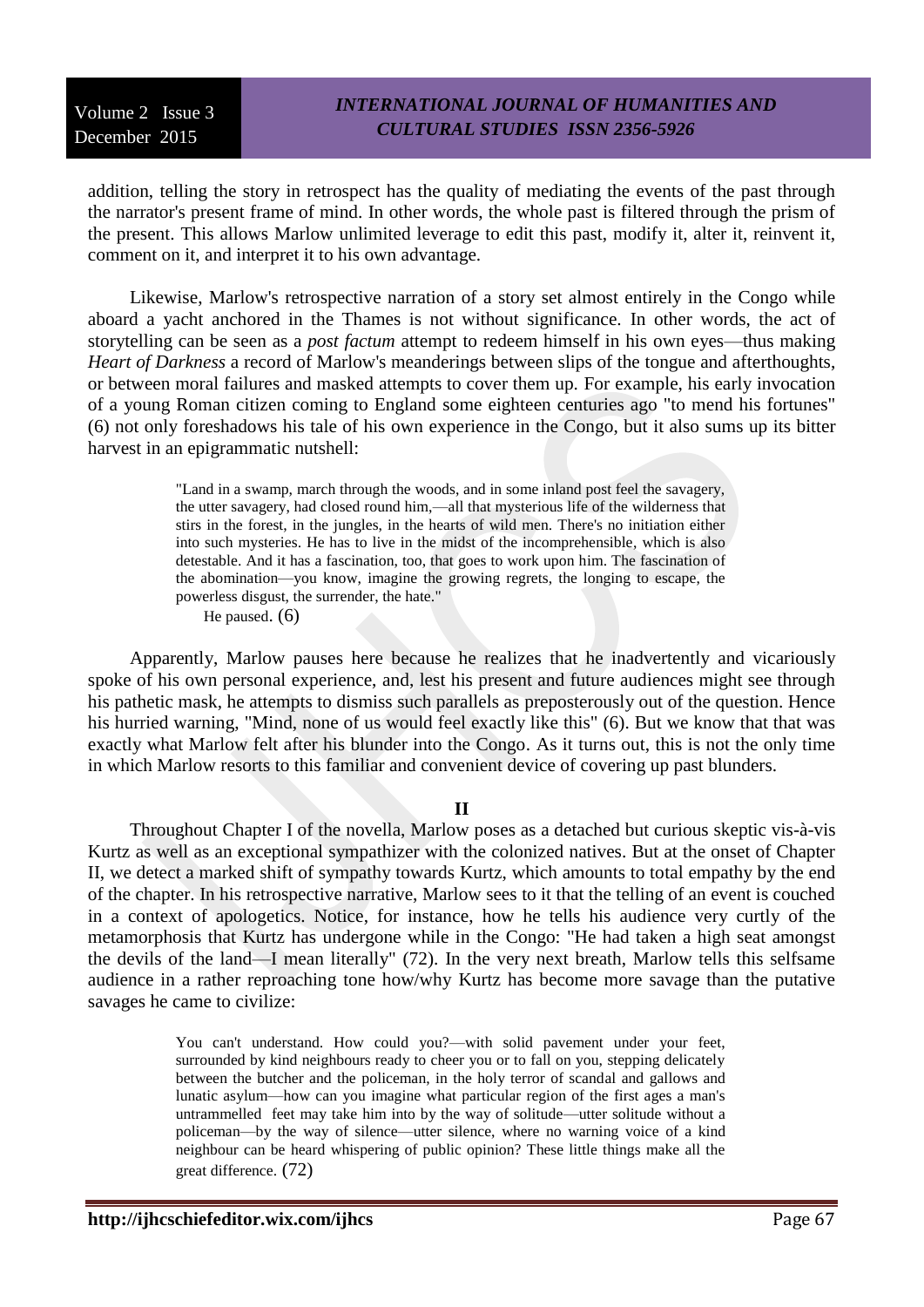Any careful reader will readily notice the marked imbalance between Marlow's *laconic presentation* of the event of Kurtz's metamorphosis and his *garrulous rationalization* of this metamorphosis. Actually, Marlow's vehement defense of Kurtz goes on for another page or so. We are thus entitled to wonder why Marlow dwells so much on the extenuating circumstances that presumably led Kurtz to 'go native.' We need to emphasize at this point that Marlow narrates the events of the past *in retrospect*. According to Richard Ambrosini, "The telling, rather than the event itself, generates meaning" (90). This means that Marlow is more intensely involved in the present (to which the rationalization belongs) than in the past (in which the actual event took place). This is evident when he addresses his captive audience, "Mind, I am not trying to excuse or even explain— I am trying to account to myself for—for—Mr. Kurtz—for the shade of Mr. Kurtz" (73). Marlow's hesitation, typographically indicated by long dashes, is very suggestive here. It affirms precisely what he is trying to deny. The use of the present progressive tense also reveals that Marlow is still being haunted by Kurtz's ghost.

A reasonable conclusion to be reached here is: Since Kurtz is dead according to Marlow's own account and, therefore, belongs to the past, then Marlow's present justification is not so much slanted towards him who is long since dead as it is towards him who is still living. Ambrosini recognizes that "Marlow's urge to tell the story [is] in order to cope with the painful inheritance of his past" (110). So, apparently Marlow has a vested interest that goes beyond the customary bond and sympathy between two company employees. Is it perhaps that Kurtz, in the final analysis, is an alter ego of Marlow? Or an embodiment of a dark phase in Marlow's life in the Congo—a phase that he now prefers to suppress and deny? These questions, however unassumingly raised, tend to vitiate the realistic existence of a person named Kurtz. And indeed, there is in the novella enough textual evidence that lends reasonable credence to this argument.

#### **III**

But first let's review Marlow's presentation of Kurtz to his present listeners and future readers. In Chapter I, Marlow first hears from the Company's chief accountant in the Congo that Kurtz is "a first-class agent" and "a very remarkable person" who "[s]ends in as much ivory as the others put together" (25). Then, he learns from the manager of the Central Station, seen by Marlow as "a chattering idiot", that Mr. Kurtz, who is now rumored to be ill, was "the best agent he [the manager] had, an exceptional man, of the greatest importance to the Company" (31). The brick-maker of the Central Station further tells Marlow, "He is a prodigy…. He is an emissary of pity, and science, and progress, and devil knows what else" (35).

> The manager's and the brick-maker's qualification of Kurtz as an exceptional asset to the company recalls how Marlow's own aunt represented her nephew to company officials in Brussels in a similar light:

> … it became quite plain to me I had been represented to the wife of the high dignitary, and goodness knows to how many more people besides, as an exceptional and gifted creature—a piece of good fortune for the Company—a man you don't get hold of every day…. It appeared, however, I was also one of the Workers, with a capital—you know. Something like an emissary of light, something like a lower sort of apostle. (15)

Not coincidentally, just as Marlow's aunt's description of her nephew as an emissary of light was derived from the then current argot of the press (15), so is the brick-maker's description of Kurtz as an emissary of pity, science, and progress (35). Furthermore, the brick-maker notes an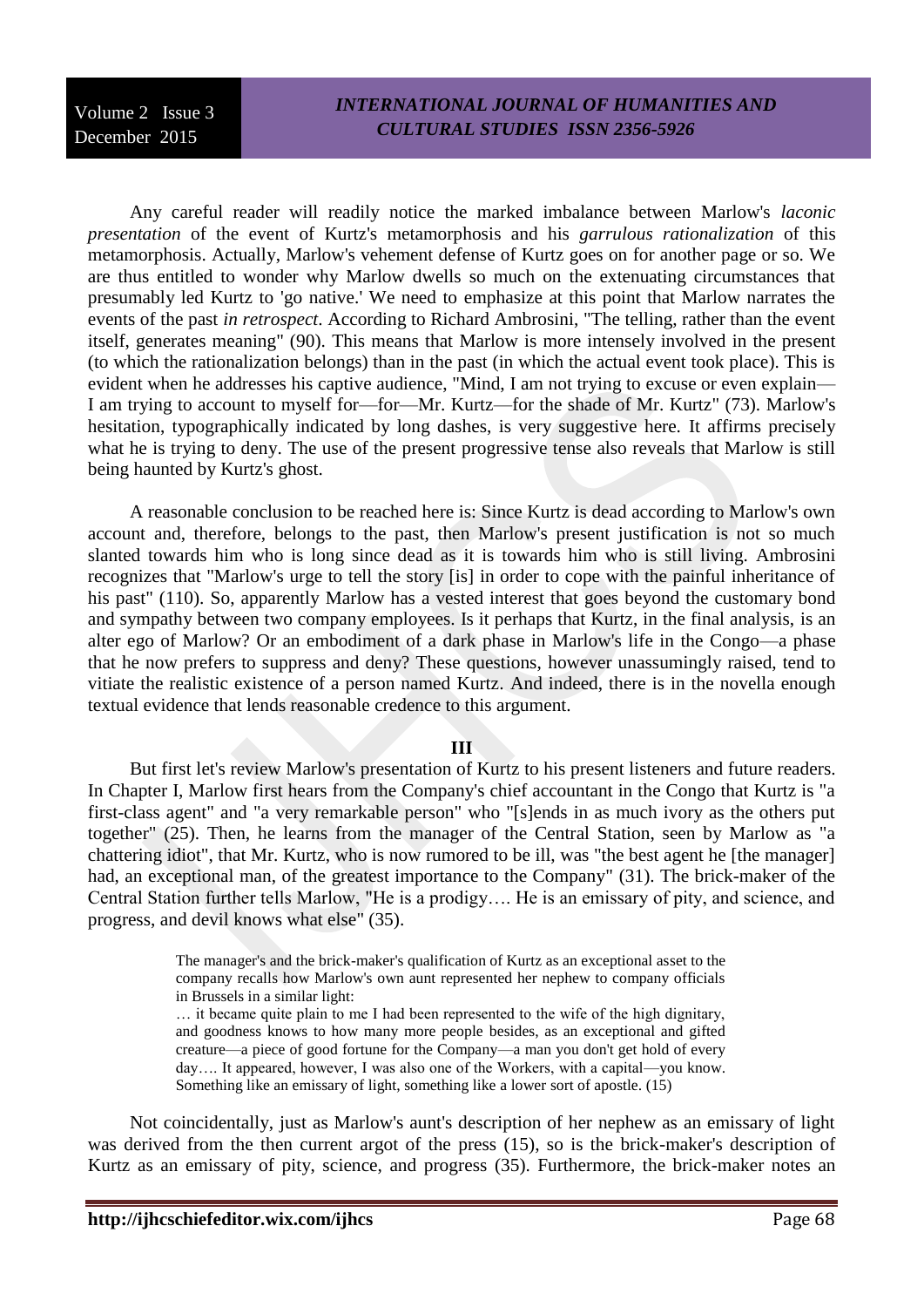obvious parallelism between Kurtz and Marlow when he addresses Marlow, "The same people who sent him specially also recommend you." Then, in the very next breath, the brick-maker, as if anticipating Marlow's objection to such a conclusion that might be reached by future readers, tells him, "Oh, don't say no. I've my own eyes to trust" (35). Not surprisingly, Marlow, who as a narrator is going through denial, dismisses the parallelism as preposterous.

When he defends Kurtz against the brick-maker's accusations, Marlow seems to make no distinction between Kurtz and himself in the same defense, even though he prefaces his defense of Kurtz with a typical avowal of feigned disinterestedness, "I would not have gone so far as to fight for Kurtz, but I went for him near enough to a lie" (38). But unless lying for Kurtz serves Marlow's own interests, why do it? Notice how a few lines down Marlow forgets that a moment ago he pretended to be defending Kurtz, "Well, I went near enough to it [lying] by letting the young fool [the brick-maker] there believe anything he liked to imagine as to *my* influence in Europe" (emphasis added, 38). Here, by a slip of the tongue Marlow confounds himself with Kurtz!

Marlow's narrative (with its gaps, striking parallelisms, statements, garrulous apologetics, denials) leaves enough clues that point a different reading than he wishes his audience to conclude. For instance, soon after he admits to his sleepy audience that once he lied in defense of Kurtz, he recognizes that his account of Kurtz is unconvincing:

> This simply because I had a notion it [lying] somehow would be of help to *that* Kurtz whom at the time I did not see—you understand. He was just a word for me. *I did not see the man in the name any more than you do*. Do you see him? Do you see the story? *It seems to me I am trying to tell you a dream—making a vain attempt, because no relation of a dream can convey the dream sensation….*(emphasis added, 38).

Marlow's ambivalence is evident in his recognition that his attempt at telling the dream-like story of Kurtz is vain precisely because of "the incredible which is of the very essence of dreams" (38). Then, after a short pause he tells his passive listeners in rather philosophical tones, "No, it is impossible; it is impossible to convey the life-sensation of any given epoch of one's existence—that which makes its truth, its meaning—its subtle and penetrating essence. It is impossible" (38). Seeing that his audience remains unmoved by his philosophizing, he pauses a while for further reflection. But when it dawns on him that his audience, except his accomplice co-narrator, have already gone to sleep, Marlow says, "Of course in this [story of Kurtz] you fellows see more than I could then" (39). This is a half-confession encouraged by the pitch dark night and by the fact that the majority of his listeners are asleep by now. Ambrosini comes close to admitting the cathartic effect narration has for Marlow, but he retracts by saying, "Marlow is confronting the actuality of the puzzling and painful feeling his own tale is evoking. One discovers, then, that what had begun as telling a dream has become experiencing a nightmare…" (110).

The pitch black night serves as another face-saving mask Marlow hides behind, a mask that completely depersonalizes him, an event that prompts Marlow's co-narrator to say, "For a long time already he, sitting apart, had been no more to us than a voice" so much so that even Marlow's aweinspiring narrative "seemed to shape itself without human lips" (39). When he eventually relates his face-to-face encounter with Kurtz, Marlow tells us of that heated exchange he had with him in an illuminating way that shows his struggle with his alter ego called Kurtz: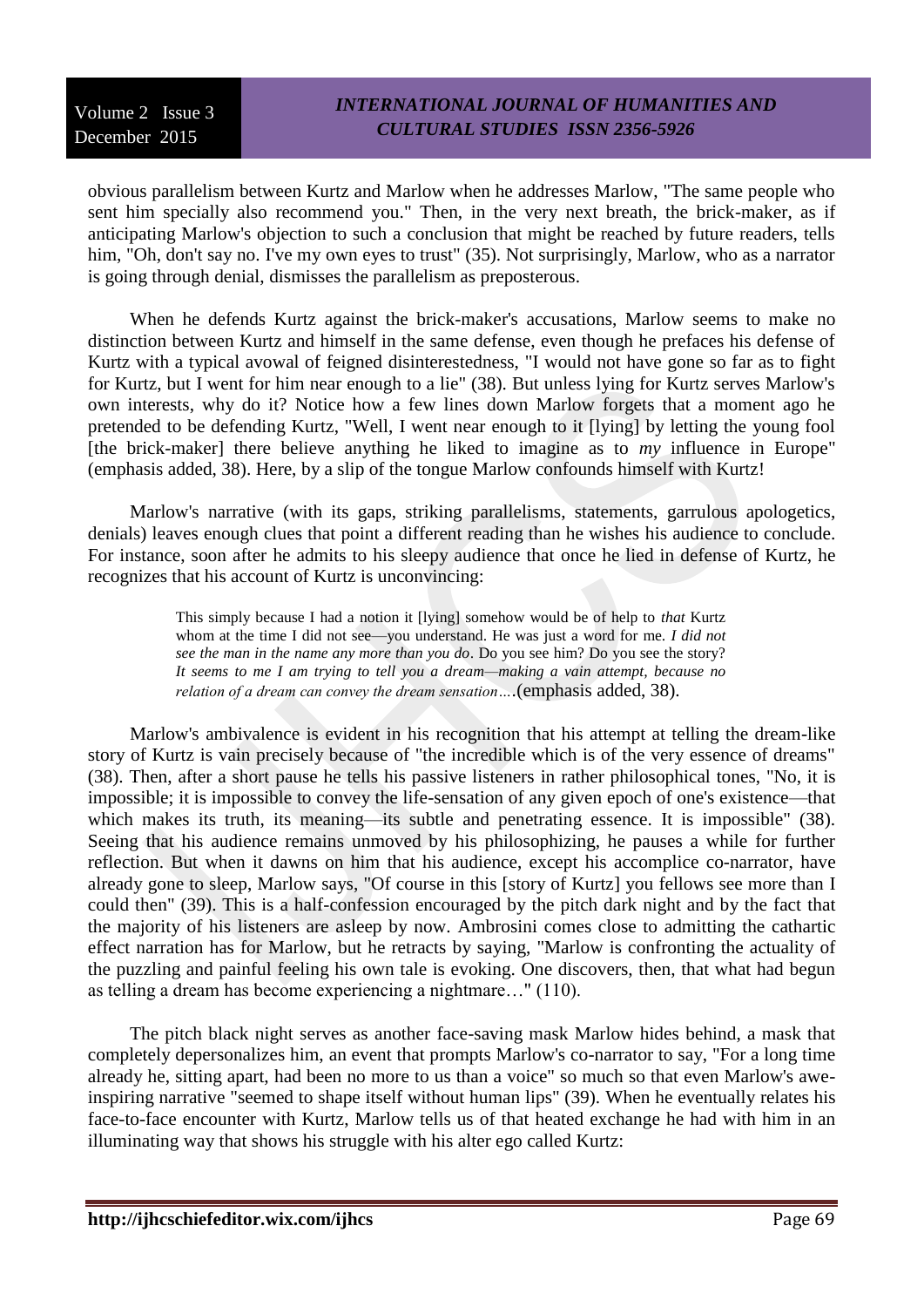I've been telling you what we said—repeating the phrases we pronounced—but what's the good? They were common everyday words—the familiar, vague sounds exchanged on every waking day of life. But what of that? *They had behind them, to my mind, the terrific suggestiveness of words heard in dreams, of phrases spoken in nightmares. Soul! If anybody had ever struggled with a soul, I am the man*. (Emphasis added, 100)

So, even Marlow wants us to read between the lines of his tale. Marlow's own co-narrator tells us that Marlow is not a typical yarn-spinner like other sailors in that his tales always have a double meaning: "… to him the meaning of an episode was not inside like a kernel but outside, enveloping the tale which brought it out only as a glow brings out a haze, in the likeness of one of these misty halos that sometimes are made visible by the spectral illumination of moonshine" (4). In light of this illuminating comment, it follows that Marlow's tale of Kurtz's life sheds light on his own. Daphna Erdinast-Vulcan argues that, "Not at the center, not at the heart of darkness will meaning be found, but outside the tale, in the act of the telling" (57). Ambrosini, on the other hand, says that, "The frame narrator is drawing the reader's attention to the duality of Marlow's story. He warns his readers that they must not concentrate on Marlow's account of the events in which he is protagonist, but rather on the distortions which the re-creation of his subjective experience produces on the narrative" (90). Ambrosini thus concludes that, "The only way of obtaining a 'meaning' would be to crack the tale's nutshell and thus extract the meaning one wants to find" (90).

In the interval between Marlow's philosophical reflection on ancient empires at the beginning of the novella and his embarking upon storytelling proper, the frame narrator butts in to warn us, "we knew we were fated, before the ebb began to turn, to hear about one of Marlow's inconclusive experiences" (7). In the very next breath, Marlow himself, who informs us that the story he is going to tell deals "with what happened to me personally" and "how I went up that river to the place where I first met that poor chap [Kurtz]" (7), concurs with the frame narrator: "It seemed somehow to throw a kind of light on everything about me—and into my thoughts. It was sombre enough, too—and pitiful—not extraordinary in any way—not very clear either. No, not very clear. And yet it seemed to throw a kind of light." (7).

On more than one occasion, especially soon before and soon after he meets Kurtz, Marlow expresses his desire to beat or even kill Kurtz for no obvious reason. Here are Marlow's two retrospective comments on that encounter:

- a. "I fancy I had some vague notion of falling upon him and giving him a drubbing. I don't know. I had some imbecile thoughts." (98)
- b. "This clearly was not a case for fisticuffs, even apart from the very natural aversion I had to beat that Shadow—this wandering and tormented thing." (99)

And here are the two 'real-time' statements he reportedly said to Kurtz in case the latter shouted to alert his native devotees to Marlow's attempt to take him away from them:

- a. "but if you try to shout I'll smash your head with—" (99)
- b. "I will throttle you for good." (99)

One cannot help noticing Marlow's apologetics not just in the content of the two retrospective comments on his previous threats of violence or denials thereof but also in the fact that rhetorically the comments are *presented before*, not after, the violent statements. Although one may be inclined to understand this in light of Watt's explanation of Conrad's narrative technique of delayed decoding (In Moore, 176), Ambrosini argues that, "The way Conrad chose to convey this effect was a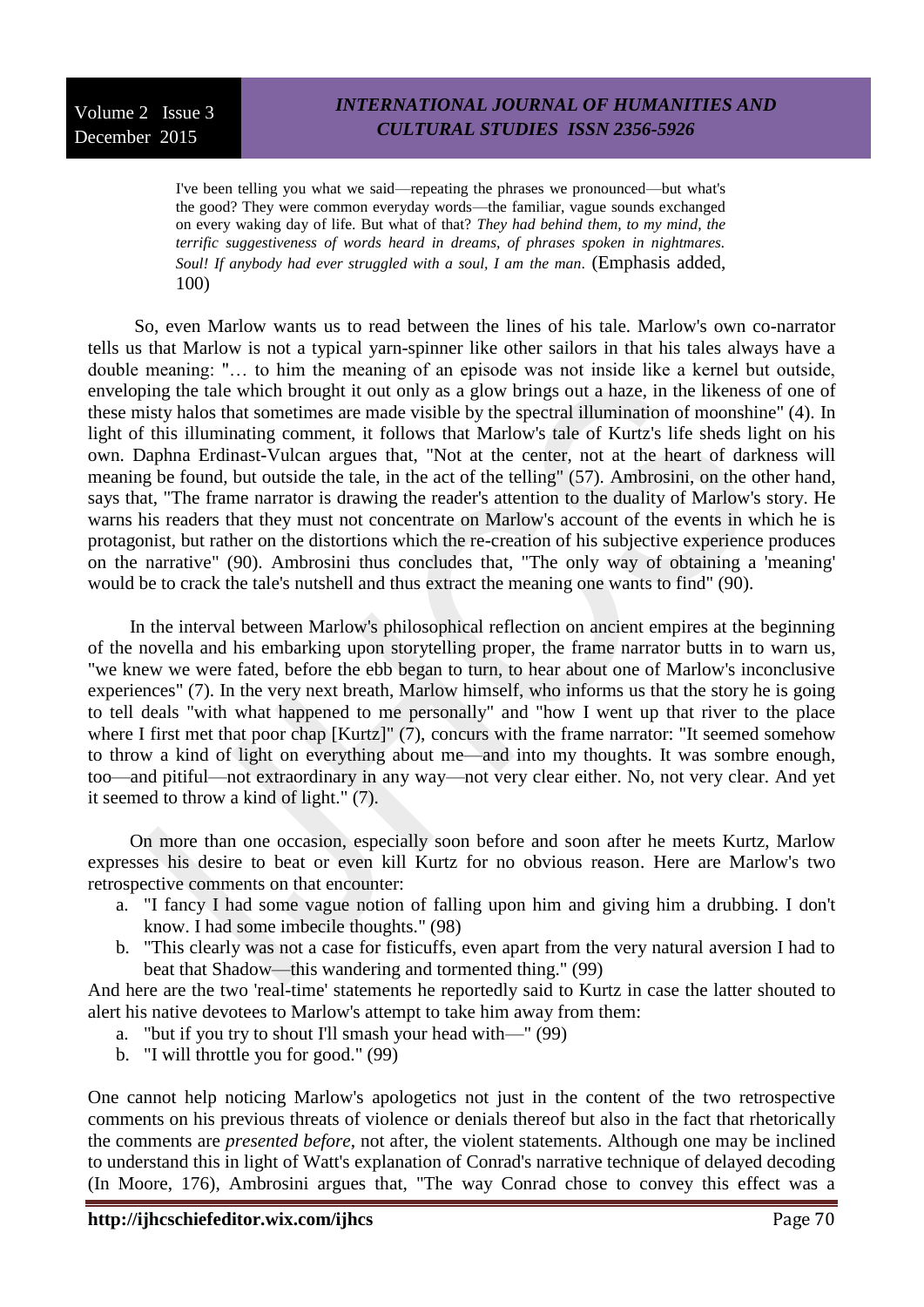juxtaposition between a *story* of 'what happened' to Marlow and a *tale* of the effect that those events had on him" (85).

Apparently now that he is back to his senses in the metropolis of civilized England, Marlow realizes what a shammed life, personified as Kurtz, he led in the Congo. Daphna Erdinast-Vulcan,**<sup>3</sup>** the only critic to recognize Kurtz, a la Freud, as the uncanny double of Marlow, comments by saying that, "What is at stake for Marlow, then, is not his lack of knowledge, but his suppression of knowledge, his failure to respond and to testify to what he has known all along" (57). That is why she sees *Heart of Darkness* as a narrative of failure as well as a "belated testimony of a witness haunted by his own failure to testify. The truth toward which Marlow's narrative inches its way is the truth of his own lie, and his silent complicity in the atrocities he has witnessed. The return of the repressed becomes evident through a failure of language in Marlow's account" (56-57). Erdinast-Vulcan, however, stops short of taking her discussion of Kurtz as Marlow's uncanny double to its Freudian conclusion—a failure this paper hopes to redress.

**IV**

Marlow feels the need to purge the ghost of Kurtz out of his life once and for all. When he remembers how he lied in defense of Kurtz, he explains how lies stifle his life, "There is a taint of death, a flavour of mortality in lies—which is exactly what I hate and detest in the world—*what I want to forget*" (emphasis added, 38). The cathartic effect of storytelling is evident in his desire to forget this taste of death.

In a psychoanalytically illuminating passage, Marlow speaks of his final triumph of overpowering the physically emaciated and weakened Kurtz:

> I kept my head pretty well; but when *I had him at last stretched on the couch*, I wiped my forehead, while my legs shook under me *as though I had carried half a ton on my back down that hill*. And yet I had only supported him, his bony arm clasped round my neck—and he was not much heavier than a child. (emphasis added, 101)

Here Marlow appears to us as both pre-Freudian psychiatrist (stretching Kurtz on the couch) and quasi-Promethean sufferer (carrying half a ton on his back). The contrast between Kurtz's physically insignificant weight (not heavier than a child) and Marlow's feeling him both as a heavy burden on his back *and* an albatross around his neck can only be appreciated and understood in psychoanalytical terms.

One year after the death of Kurtz, Marlow, who is now back in Brussels, reflects on the burdensome legacy the former bequeathed him:

> All that had been Kurtz's had passed out of my hands: his soul, his body, his station, his plans, his ivory, his career. *There remained only his memory and his Intended—and I wanted to give that up, too, to the past, in a way—to surrender personally all that remained of him with me to that oblivion which is the last word of our common fate*. I don't defend myself. I had no clear perception of what it was I really wanted. (Emphasis added, 111)

With these vague ideas in his mind, Marlow decides to deliver in person to Kurtz's fiancée her photo and the letters Kurtz had entrusted him with. On his way to the headquarters of the company,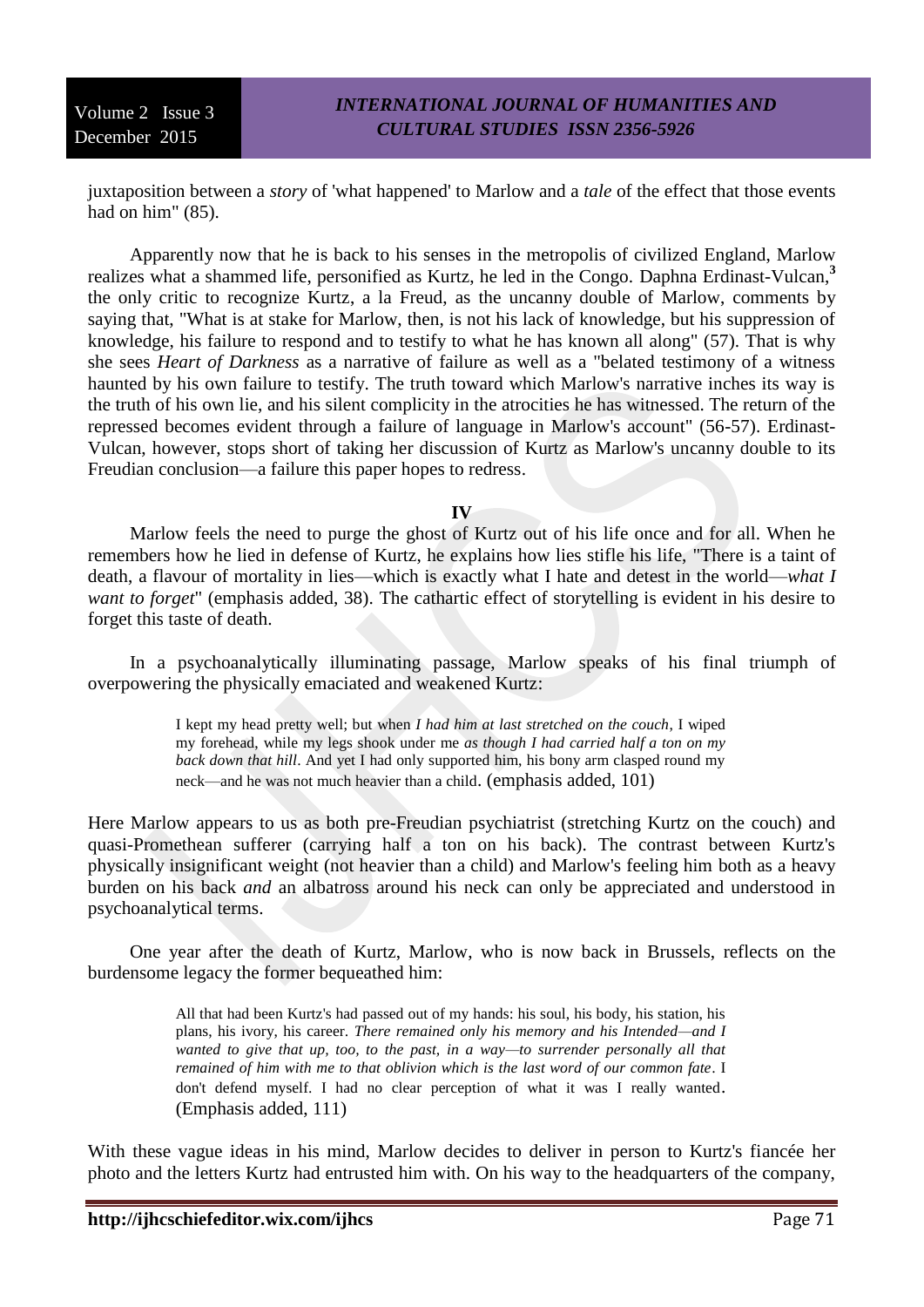Marlow is visited by a frightening vision of Kurtz, a vision that threatens not just him but all humanity. Here Marlow realizes how wrong he was in believing that Kurtz is really dead, body and soul, and confined to the Congo. Marlow's lengthy reflections defy all summary here and are, therefore, worth quoting in full:

> I thought his memory was like the other memories of the dead that accumulate in every man's life—a vague impress on the brain of shadows that had fallen on it in their swift and final passage; but before the high and ponderous door, between the tall houses of street as still and decorous as a well-kept alley in a cemetery, I had a vision of him on the stretcher, opening his mouth voraciously, as if to devour all the earth with all its mankind. He lived then before me; he lived as much as he had ever lived—a shadow insatiable of splendid appearances, of frightful realities; a shadow darker than the shadow of the night, and draped nobly in the folds of a gorgeous eloquence. The vision seemed to enter the house with me—the stretcher, the phantom bearers, the wild crowd of obedient worshippers, the gloom of the forests, the glitter of the reach between the murky bends, the beat of the drum, regular and muffled like the beating of a heart—the heart of a conquering darkness. It was a moment of triumph for the wilderness, an invading and vengeful rush which, it seemed to me, I would have to keep back alone for the salvation of another soul.  $(111-12)$

Marlow's vivid recollections continue for about another page or so, but when he reaches the door of the company headquarters, Kurtz's phantasmagoric image, which has been stalking him since he landed in Brussels, becomes even more vivid now so that it brings back with it the whole African experience of horror Marlow went through with Kurtz, "I rang the bell before a mahogany door on the first floor, and while I waited he seemed to stare at me out of the glassy panel—stare with that wide and immense stare embracing, condemning, loathing all the universe. I seemed to hear the whispered cry, 'The Horror! The horror!'" (112). Three issues warrant commentary here: First, Marlow's return to the headquarters of the company, where he had signed the contract about two years earlier, signifies that his experience in the heart of darkness has come full circle. Second, the mahogany door is presumably the same door through which Marlow had been summarily inducted to the company then shortly afterwards hurled thence to the African heart of darkness two years earlier. Third, the glassy panel on the mahogany door, which was not mentioned earlier by Marlow when he had signed the contract (see page 11), is perhaps more a mirror symbol of Marlow's own troubled soul than a factual detail of a door.

Marlow's troubles in dealing with Kurtz's heavy legacy are compounded by his encounter with the Intended. Her still undiminished sorrow for Kurtz's death more than a year after the fact as well as her unshakable faith in his so-called absolute benevolence play havoc with Marlow's faith in his ability to come to grips with his burdensome legacy in a practical fashion. "For her he had died only yesterday. And, by Jove! the impression was so powerful that for me, too, he seemed to have died only yesterday—nay, this very minute" (113).

Marlow's determination to surrender Kurtz's legacy of horror is shattered by the unshakable faith of the Intended. Robbed of his will to disambiguate her about the truth of her idol, Marlow feels compelled to acquiesce with her that they both share the same opinion about Kurtz, but he comments, "'Yes, I know,' I said with something like despair in my heart" (115). The "saving illusion" that she innocently lives in irreversibly convinces Marlow of his own vulnerability vis-àvis "the triumphant darkness from which I could not have defended her—from which I could not even defend myself" (115). Her passionate effusions, which in effect convince Marlow that "I shall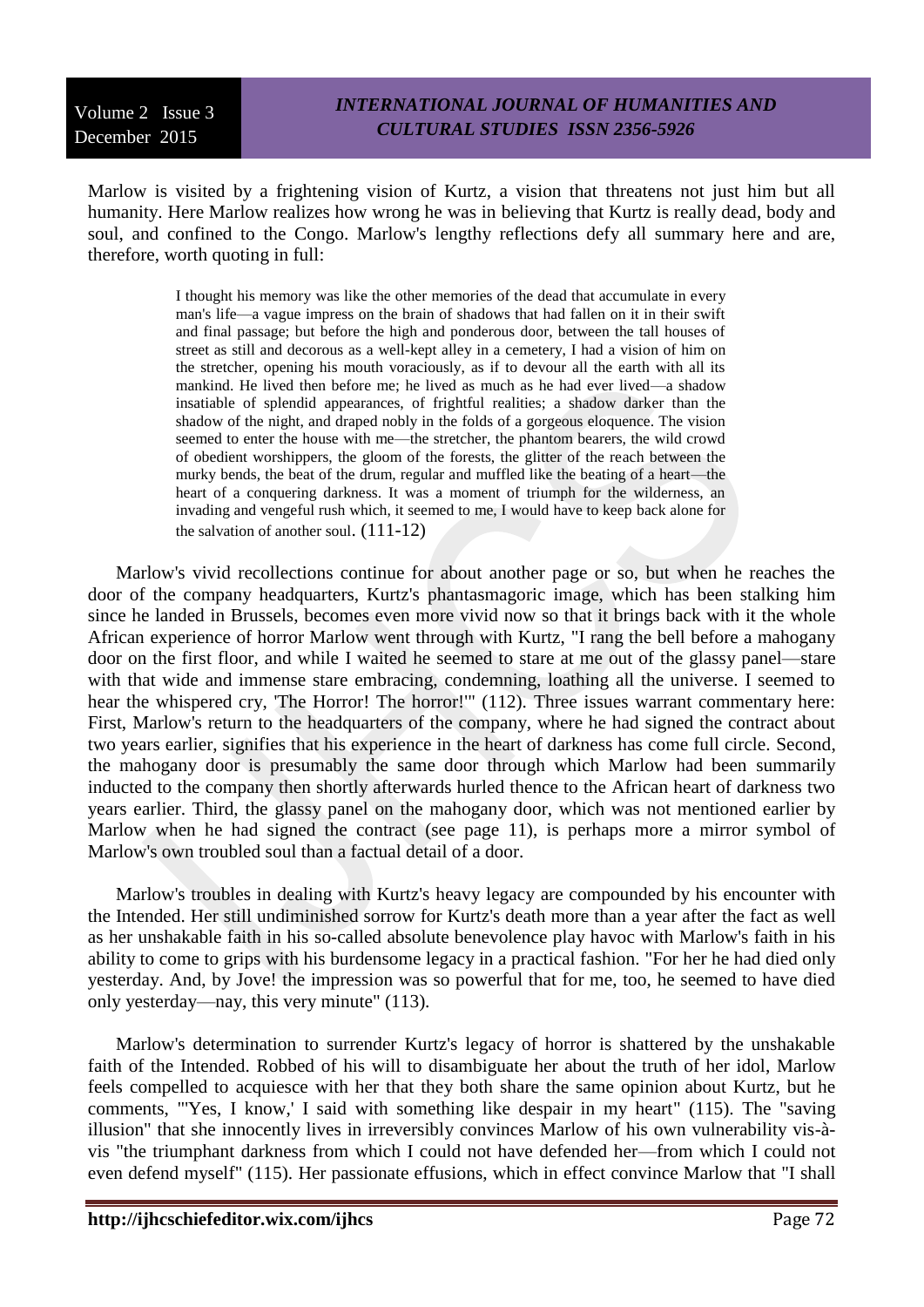see this eloquent phantom [Kurtz] as long as I live" (116), so unnerve Marlow that his only recourse is verbal irony, "'His end,' said I, with dull anger stirring in me, 'was in every way worthy of his life'" (117). One notices in this comment how she has robbed Marlow even of his susceptibility to anger. And though he finally "felt a chill grip on my chest" and "heard his very last words" Marlow "stopped in a fright" and instead of telling her that Kurtz's final words were "The horror! The Horror", he found himself lying to her, "'The last word he pronounced was—your name'" (117). Marlow's lie is an indication that his moral defeat is final inasmuch as it is an expression of the irreversible triumph of evil. If verbal irony was the best defense he managed to marshal on behalf of truth in the past, then masking t/his now retold evil past behind a phantom he names Kurtz boils down to a half-confession of that truth.

**V**

Like the narrator in Tayeb Salih's *Season of Migration to the North* through whose eyes the story of Mustafa Said is narrated, Marlow in *Heart of Darkness* tells the story of Kurtz. The one narrates the reprehensible life of Said outside his native Sudan (in London); the other narrates the reprehensible life of Kurtz outside his native England (in the Congo). In my view, the narratees each represent a phase in the life of the narrator, but now, back in the comfort of their native civilized habitats, they frown upon their shameful pasts, but stop short of a candid confession. Hence, Erdinast-Vulcan argues that "Marlow's narrative should be read as performative speech act because it does not represent a given truth but generates its truth in the act of telling" (57).

It is instructive, therefore, to trace Marlow's changing attitudes towards Kurtz as they are expressed in his tale. He is first indifferent, then curious, then fascinated, then loyal, then disgusted, then horrified. But here we need to remember Ambrosini's distinction between the *story* of what really happened to Marlow and a *tale* of the effect that those events had on him. In other words, Marlow's tale of indifference, disgust, and horror are indeed post-historical European editorials that not only mask his original curiosity, fascination, and loyalty to Kurtz but also bracket them, and thus confuse readers. Ralph Maud recognizes the negative impact of Marlow's confusing editorials on his telling the story when he says, "If Marlow had told the story without his editorial 'incomprehensibles' it would have been too plain, too plain altogether" (209).

Here is a brief summary of Kurtz's career in Marlow's tale: as an illusion (37), a word (38), a subject for speculation (44), someone to covet an open conversation with, but it is soon decided that anything one says or does with Kurtz would be "a mere futility" (56), someone whose possible death would render him as "something altogether without a substance" (69), a man who presents himself "as a voice" (69, 91), a gifted creature endowed most preeminently with "the gift of expression" (69), a creature to covet listening to (70), an ivory-like creature of the wilderness (71), a shade (ghost), an "initiated wraith from the back of Nowhere" simply referred to as "it", an "it" that "vanished" rather than died (73), an "apparition" (90), a "nightmare of my choice" (97), and "a shadow insatiable of splendid appearances, of frightful realities; a shadow darker than the shadow of the night, and draped nobly in the folds of a gorgeous eloquence" (111-12).

When the above citations are coupled with the unmistakable parallels between Marlow and Kurtz, along with Marlow's repeated denials of being interested in Kurtz—against all appearances to the contrary—and his reluctance to share with anyone "the peculiar blackness of that experience" (98), one is compelled to conclude that Kurtz is quite simply the metonymic embodiment of a dark, shameful phase in Marlow's life in the Congo. This explains why, as Marlow's story inches towards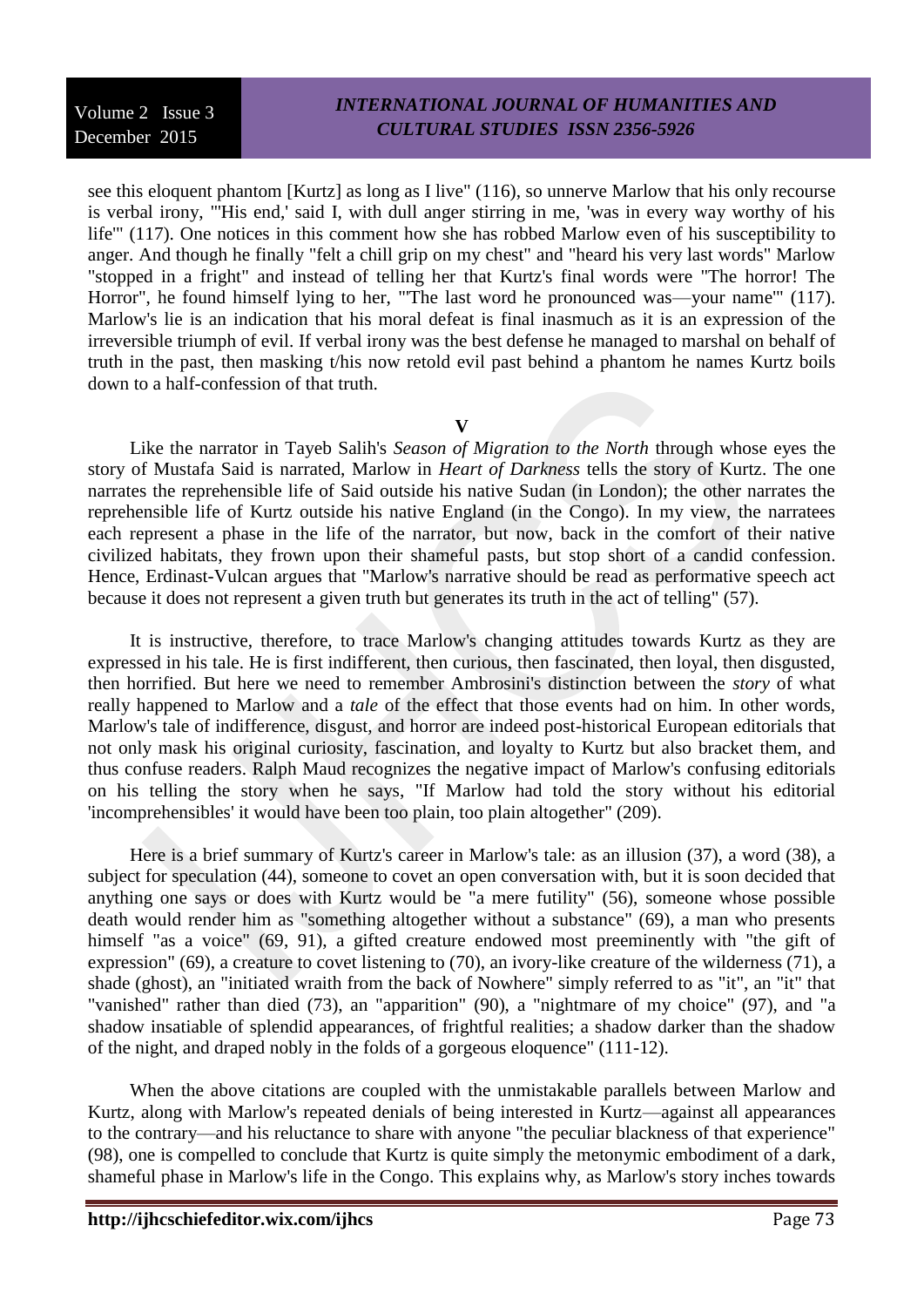a tale, Kurtz is often represented as a shadow or ghost, a secret sharer who must be guarded from all prying eyes: "I was anxious to deal with this shadow by myself alone,—and to this day I don't know why I was so jealous of sharing with any one the peculiar blackness of that experience" (97-8).

One also must remember that on his second visit to Brussels, Marlow mentions no visit to his 'dear aunt' in spite of her instrumental role in securing him his appointment with the Belgian company, yet he mentions his visit to the Intended. Now, this might seem a glaring omission on Marlow's part, but if we accept the contention that Kurtz is Marlow's fictitious invention of himself, it follows then that the Intended is now Marlow's reinvention of his dear aunt who 'intended' him to be "an emissary of light" (15) rather than an apostle of darkness; and here we need to remember that Marlow's failure is not a failure of intentions but of methods—Kurtz too is criticized for his unsound methods (93). Thus, it is the encounter with the Aunt-cum-Intended that proves to be the turning point in Marlow's tale. If, in the final analysis, it is Marlow who "had taken a high seat amongst the devils of the land" (72)—thus failing to live up to his aunt's benevolent ideals of "weaning those ignorant millions from their horrid ways" (15)—then fails to tell her the truth of what he *actually* did in the Congo, the convenience of inventing a Kurtz looms as the only way out for cowardly Marlow.

If Kurtz, as John G. Peters argues, "represents good intentions gone terribly wrong" (60), then Marlow's invention of Kurtz—as a metonymic coat rack for his moral blunders—is motivated by his fear of repression. Regelind Farn explains Marlow's lie to the Intended (i.e., Aunt) in light of this fear of social repression:

> It can be seen as a comment on human nature that after Marlow's destablising experience, and after he has felt alienated from people in Europe for a while, his way back to normality is through self-deception that realigns him with society and helps him repress what he can't come to terms with—and what is systematically not permitted to be known in a world dominated by words like Kurtz's (or Leopold's). In this context, the irony and bitterness of his tale can be seen as signs of his acknowledged impotence in the face of a disturbing reality.  $(11)$

It is here that Marlow decides to purge the ghost of Kurtz out of his memory and life, to lift himself out of the heart of darkness that still haunts him even in the heart of 'civilized' Europe. As the personification of a frightening phenomenon, Kurtz represents to Marlow what Freud calls the uncanny. A consideration of Freud's philological analysis of the uncanny is, therefore, warranted here, as it will shed light on how Kurtz is Marlow's double. Freud's term for what is known in English as the uncanny is *Das Unheimliche*. To reveal what *Das Unheimliche* is, Freud contrasts this term with the adjectives *heimlich* ('homely' or 'familiar') and *heimisch* ('native'), and concludes that "what is 'uncanny' is frightening precisely because it is not known and familiar" (220). However, Freud's detailed tracing of the etymology of the term leads him to the startling conclusion: "Thus *heimlich* is a word the meaning of which develops in the direction of ambivalence, until it finally coincides with its opposite, *unheimlich*. *Unheimlich* is in some way or other a sub-species of *heimlich*" (226). He later ascribes this total reversal in the meaning of the uncanny to a process of repression: "for this uncanny is in reality nothing new or alien, but something which is familiar and old-established in the mind and which has become alienated from it only through the process of repression" (241).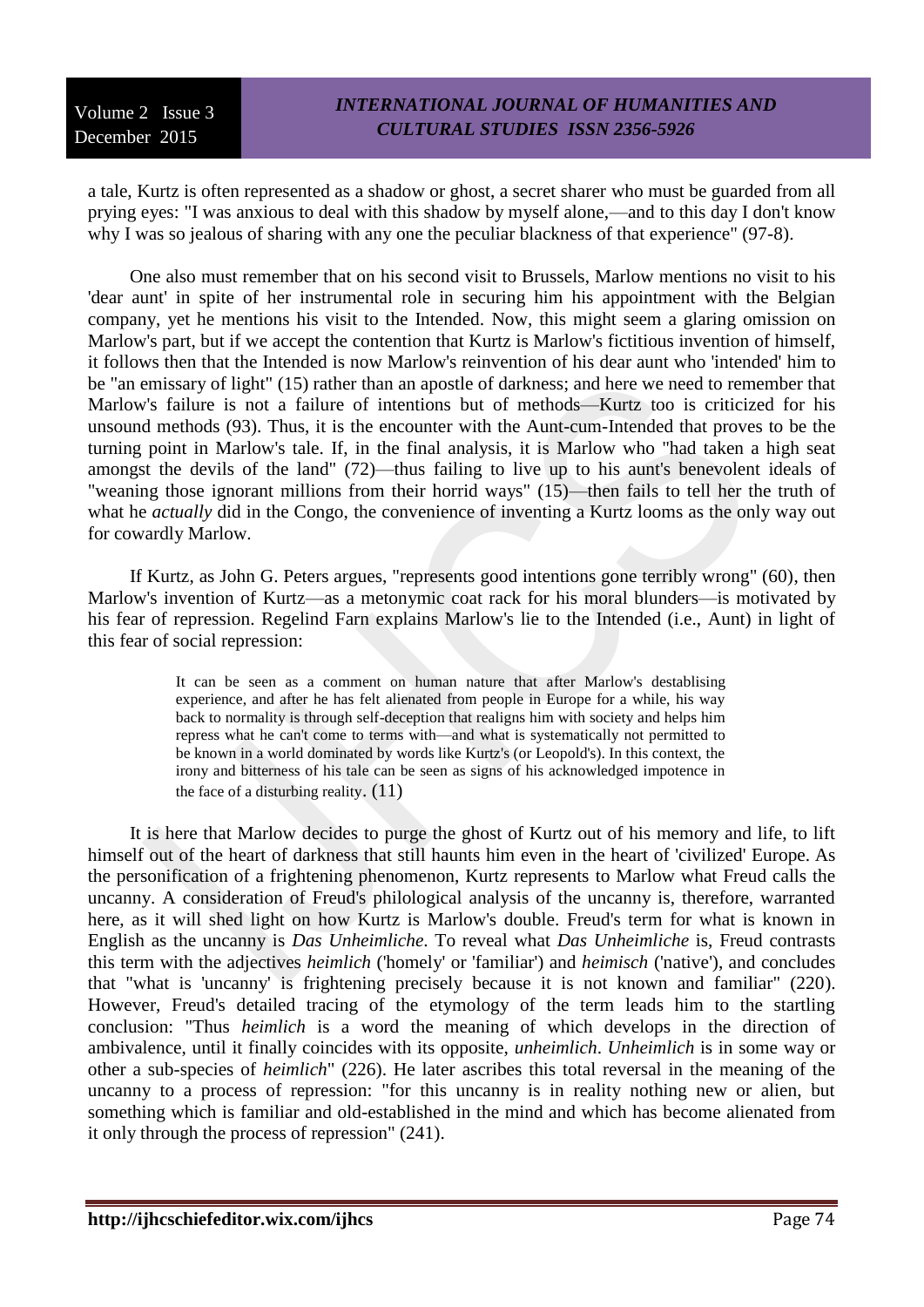Freud, however, argues on the authority of Otto Rank that at the narcissistic stage in the ego's development, the ego invents a double, someone or an object it can identify with. The invention of this double is originally a defense mechanism, "an insurance against the destruction of the ego" (235). Yet, as the ego passes the narcissistic stage, the double loses its original function: "But when this stage has been surmounted, the 'double' reverses its aspect. From having been an assurance of immortality, it becomes the uncanny harbinger of death" (235).

But why does the double become so frightening and uncanny that the ego needs to mobilize all its defenses against it? Why does the ego project that familiar double outward as something foreign to itself? Freud responds that:

> When all is said and done, the quality of uncanniness can only come from the fact of the 'double' being a creation dating back to a very early mental stage, long since surmounted—a stage, incidentally, at which it wore a more friendly aspect. The 'double' has become a thing of terror, just as, after the collapse of their religion, the gods turned into demons. (236)

Lastly, Freud adds that since there is in the unconscious mind a strong 'compulsion to repeat' proceeding from instinctual impulses, "whatever reminds us of this inner 'compulsion to repeat' is perceived as uncanny" (238). Likewise, Kurtz, who once "wore a more friendly aspect" is now projected as a stranger to Marlow, a threatening nuisance, a superannuated *pied noir* who served his term and is to be sent into retirement, someone who does not belong to the civilized European *Heimat* (homeland) but to the heart of African darkness. Now that he is safe and sound in Europe, Marlow is keen on purging the ghost of his shameful past, conveniently nicknamed Kurtz, out of his life.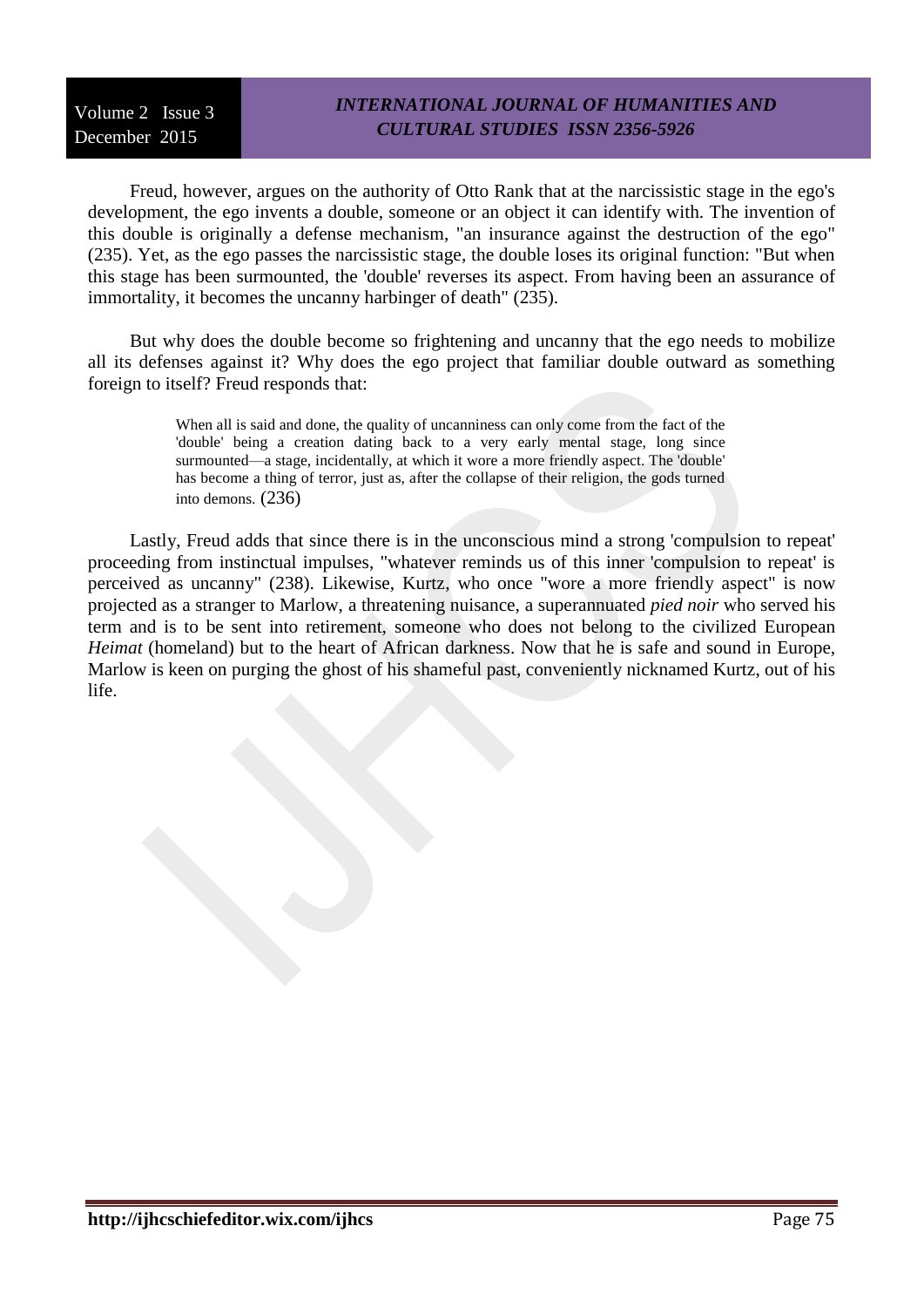### *Endnotes*

1. On the protean appeal of *Heart of Darkness*, see for example Padmini Mongia (85), Ted Billy (77), Cedric Watts (45), Benita Parry (39), and Gene M. Moore (4).

2. I am referring here to *Heart of Darkness: An Authoritative Text, Backgrounds and Sources, Criticism*. Second Edition. Edited by Robert Kimbrough. New York & London: W. W. Norton & Company, 1971.

3. There have been earlier studies that discussed the kinship between Kurtz and Marlow, but none too seriously. Most notable are those by Albert J. Guerard and Stewart C. Wilcox.

**http://ijhcschiefeditor.wix.com/ijhcs** Page 76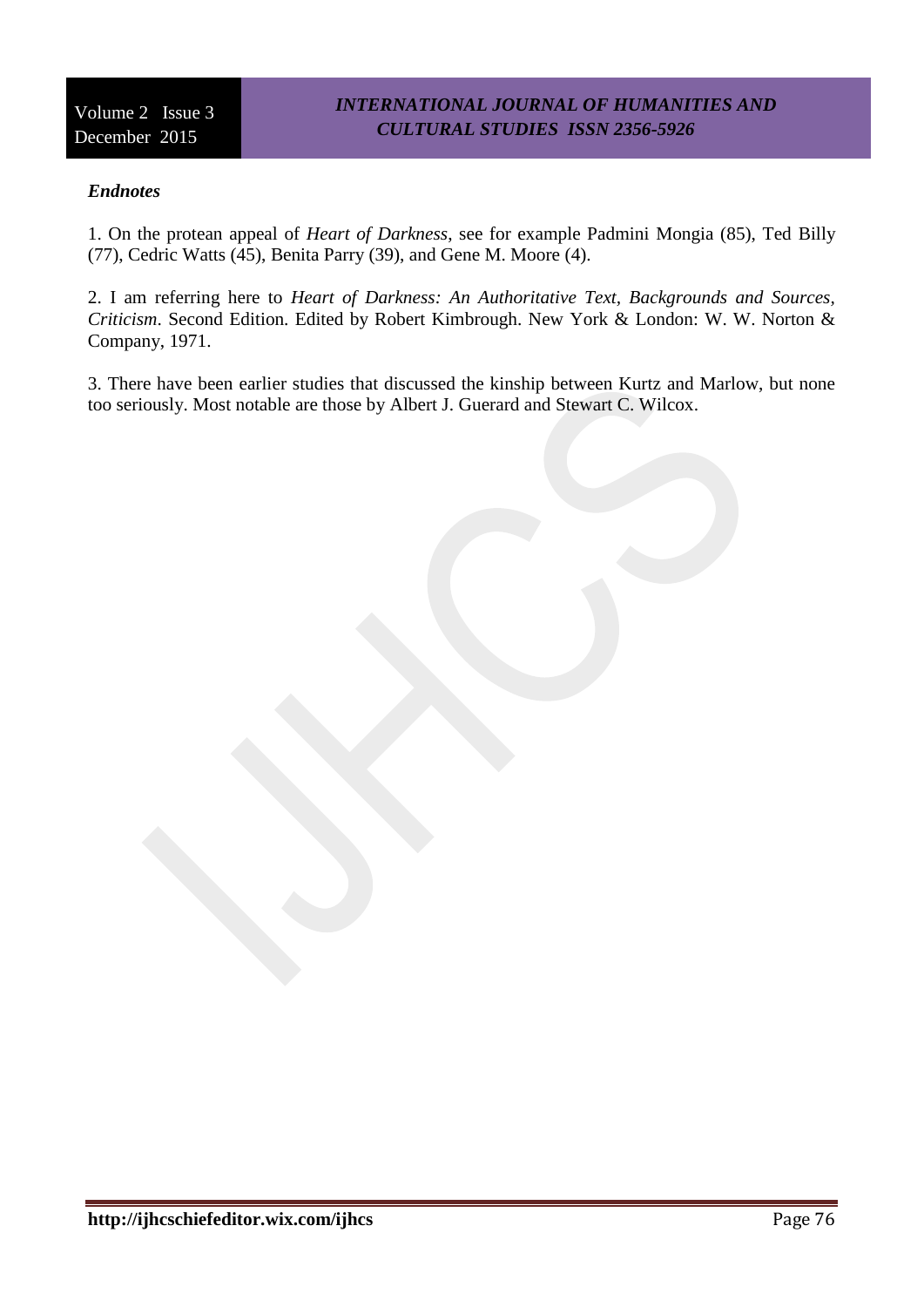### **References**

-Ambrosini, Richard. *Conrad's Fiction As Critical Discourse*. Cambridge: Cambridge University Press, 1991.

-Billy, Ted. A Wilderness of Words: Closure and Disclosure in Conrad's Short Fiction. Lubbock, Texas: Texas Tech University Press, 1997.

-Conrad, Joseph. *Heart of Darkness: An Authoritative Text, Backgrounds and Sources, Criticism*. Second Edition. Edited by Robert Kimbrough. New York & London: W. W. Norton & Company, 1971.

-Erdinast-Vulcan, Daphna. "Some Millennial Footnotes on *Heart of Darkness.*" In *Conrad in the Twenty-First Century: Contemporary Approaches and Perspectives.* Edited by Carola M. Kaplan et al. New York & London: Routledge, 2005. 55-65.

-Farn, Regelind. *Colonial and Postcolonial Rewritings of "Heart of Darkness": A Century of Dialogue with Joseph Conrad.* Boca Raton, Florida: Dissertation.com, 2005.

-Freud, Sigmund. "The Uncanny." *The Standard Edition of the Complete Psychological Works of Sigmund Freud*. Translated by James Strachey et al. Volume 17. London: The Hogarth Press, 1955. 217-256.

-Guerard, Albert J. "The Journey Within." In *Joseph Conrad, Heart of Darkness: An Authoritative Text, Backgrounds and Sources, Criticism*. Second Edition. Edited by Robert Kimbrough. New York & London: W. W. Norton & Company, 1971. 167-175.

-Maud, Ralph. "The Plain Tale of *Heart of Darkness.*" In *Joseph Conrad, Heart of Darkness: An Authoritative Text, Backgrounds and Sources, Criticism*. Second Edition. Edited by Robert Kimbrough. New York & London: W. W. Norton & Company, 1971. 205-210.

-Mongia, Padmini. "Between Men: Conrad in the Fiction of Two Contemporary Indian Writers." In *Conrad in the Twenty-First Century: Contemporary Approaches and Perspectives.* Edited by

-Carola M. Kaplan et al. New York & London: Routledge, 2005. 85-99. Moore, Gene M. "Introduction." In *Joseph Conrad's Heart of Darkness: A Casebook.* Edited by Gene M. Moore. Oxford: Oxford University Press: 2004. 3-15.

-Parry, Benita. "The Moment and After-Life of *Heart of Darkness.*" In *Conrad in the Twenty-First Century: Contemporary Approaches and Perspectives.* Edited by Carola M. Kaplan et al. New York & London: Routledge, 2005. 39-53.

-Peters, John G. *The Cambridge Introduction to Joseph Conrad.* Cambridge: Cambridge University Press, 2006.

-Watt, Ian. "Conrad's Impressionism." In *Joseph Conrad's Heart of Darkness: A Casebook.* Edited by Gene. M. Moore. Oxford: Oxford University Press: 2004. 169-182.